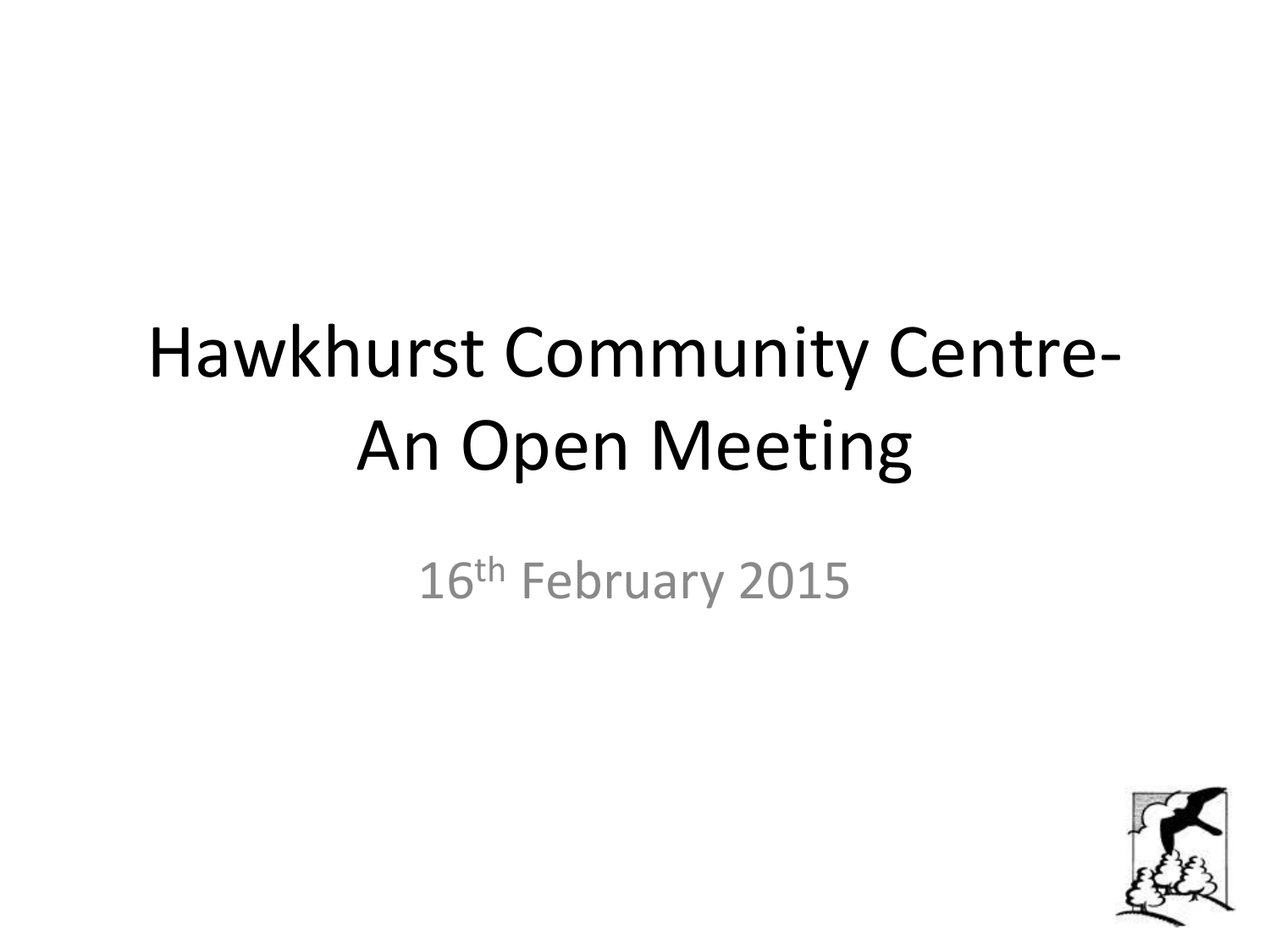### Hawkhurst Community Centre

- On 16<sup>th</sup> February, a brainstorm was held for any interested residents to discuss the proposed Hawkhurst Community Centre
- This was an opportunity to look at key aspects of the project, and ensure all needs were taken into consideration before the project reaches its next stage
- Councillor Newman led the session. Chairman Peter Dartnell set the scene with an overview of the history of the project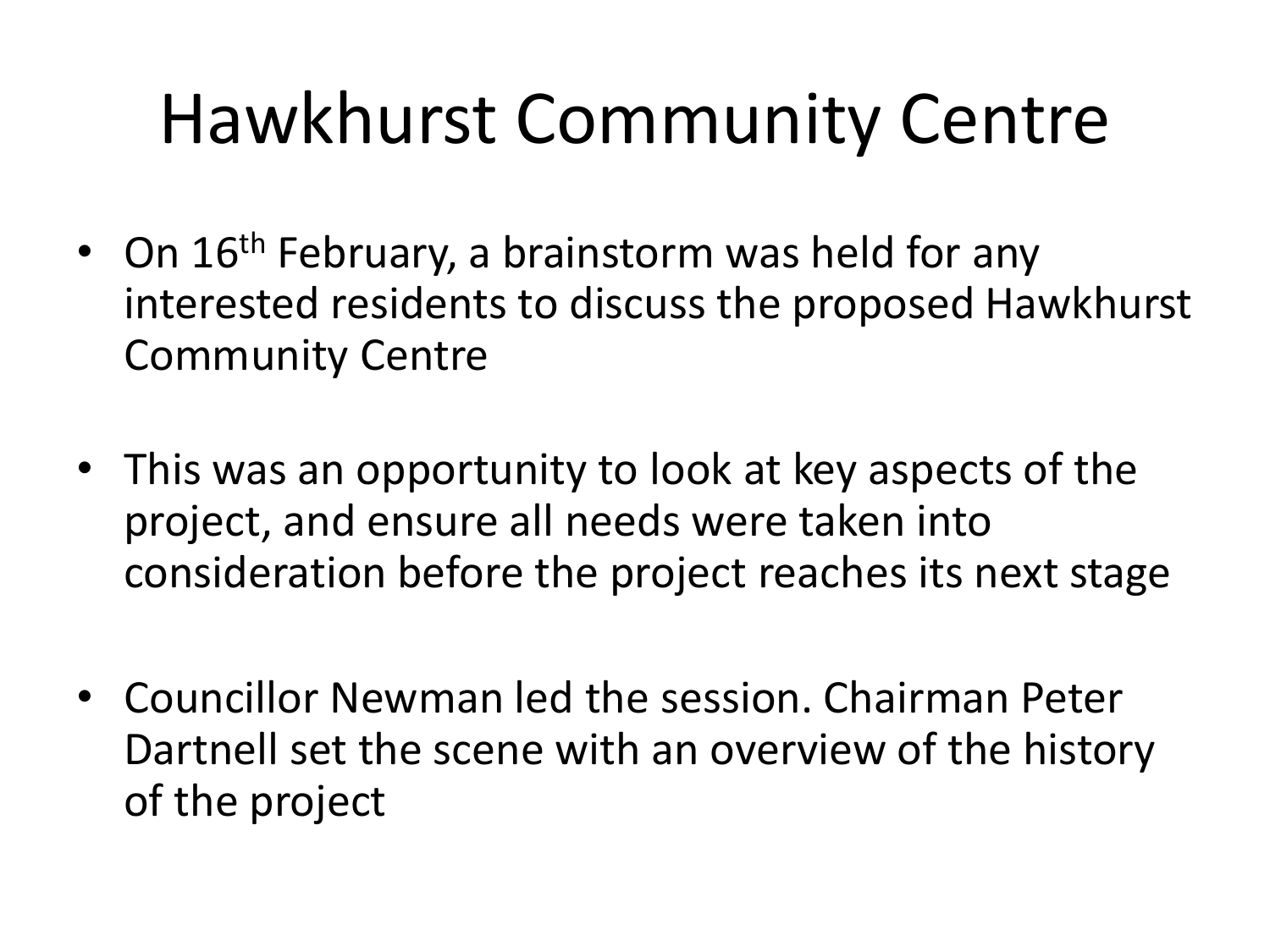### This document

• This document records the key points made at the session

• It is split by Facilities, Location, Funding, Design Type

• A further topic around splitting the location was then discussed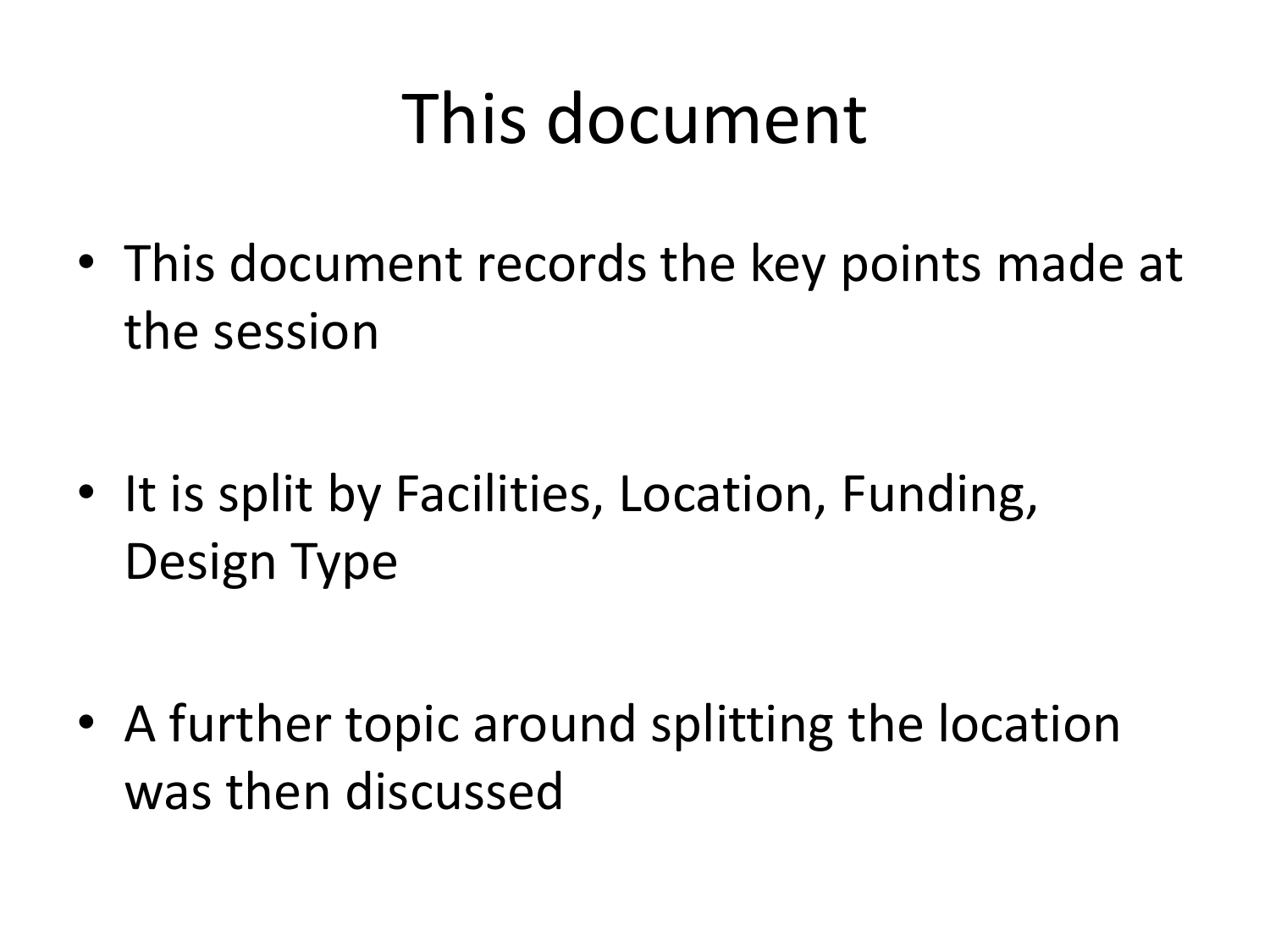## Facilities

- Activities which need to be catered for
	- Private social functions
	- Football club
	- Tennis court and MUGA
	- Youth Club facilities
	- Playgroups and ability to make a mess
	- Access to changing room
	- Pilates/Yoga etc
	- Badminton
	- Flowers
	- Men's shed
- Room needs
	- One large room for up to 200but can be made smaller
	- Smaller rooms for meetings, pilates etc
	- Changing rooms which can be accessed at all times centre is open
	- Storage for regular users
	- Ability to cater for large and small events
	- Catering needs range from heating up, ability to do coffee to doing the full catering for a large function
- Design considerations
	- Excellent acoustics, lighting, wifi and plugs
	- Ability to get things in and out easily
	- Well designed and light parking
	- Environmentally robust and low running costs
	- Outdoor seating
	- Accessibilty
	- Soundproofing
	- Potential income streams and additional activities
		- Medical centre
		- CAB
		- Café
		- Shop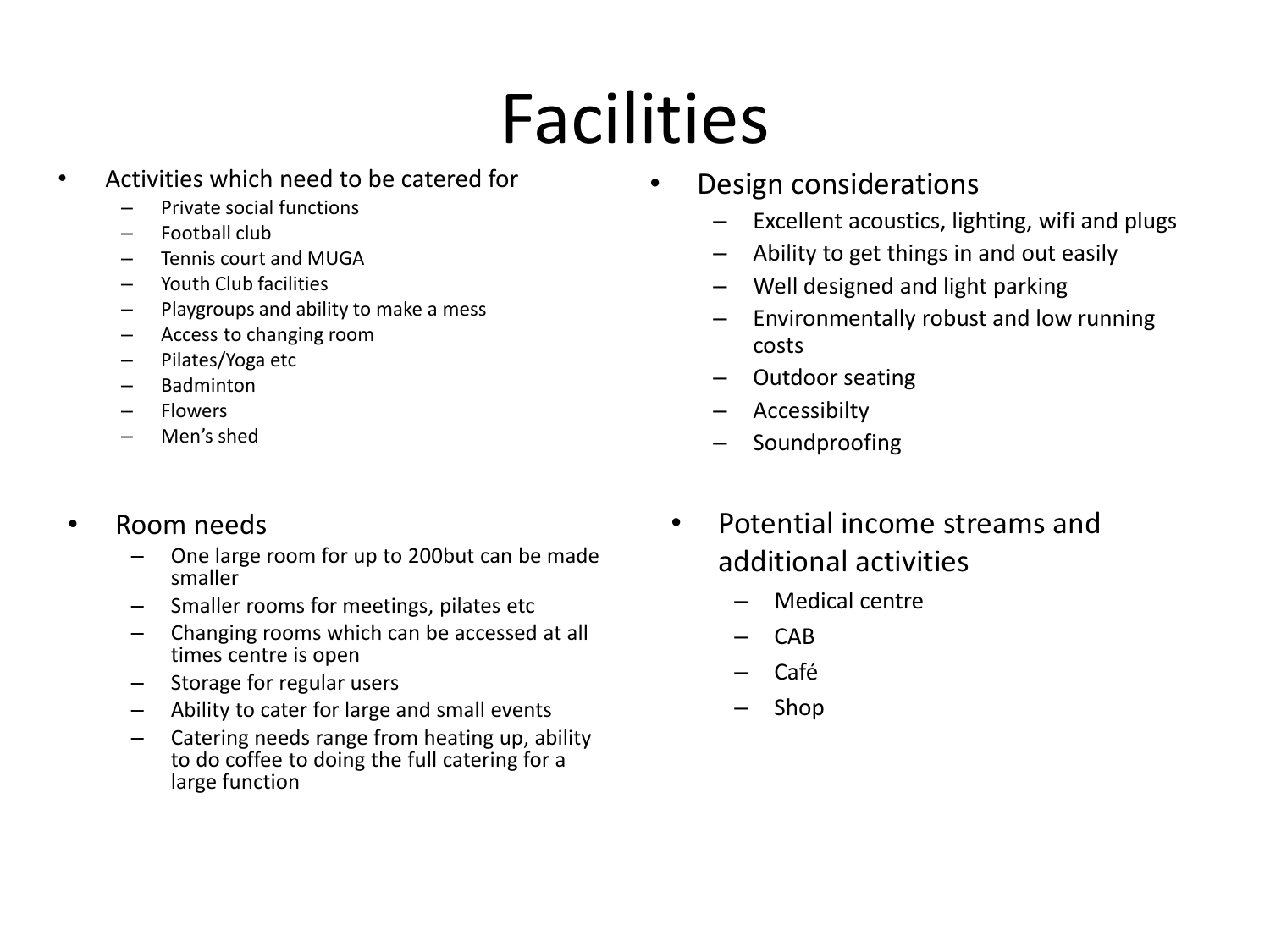## Location

- Current concerns
	- Too far from the high street
	- Could the centres be split sports at the moor and rest in centre?
- Potential locations
	- All Saints Church
	- Allotments opp Springfield
	- Golf Club
	- Fowlers
	- Woodham Hall
	- Bowles
	- Davies Yard
	- Legion
	- Back of Tesco
	- Community Hospital
	- Circus Field, Highgate Hill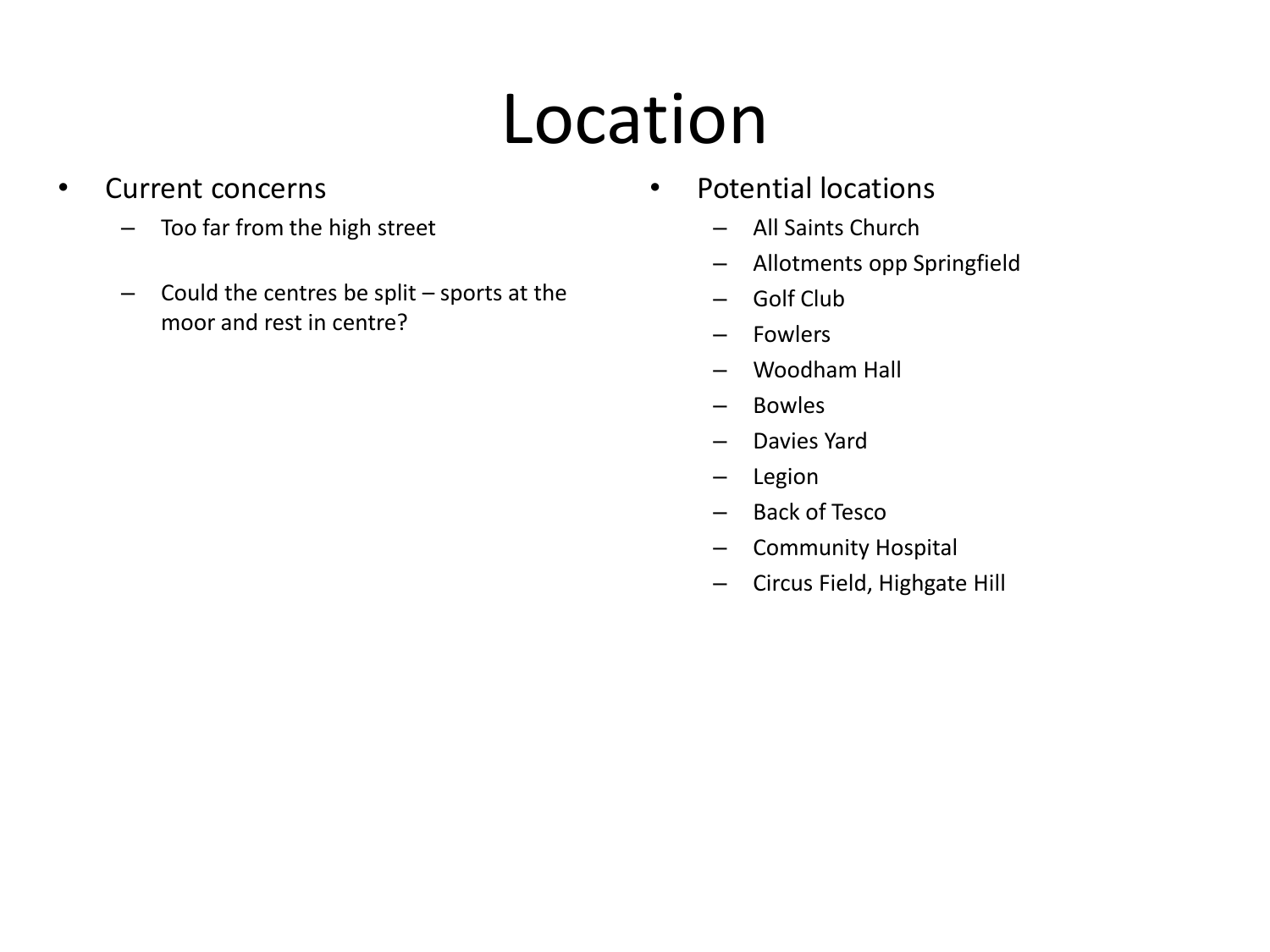### How can we afford this?

- Funding options were discussed
	- Sell Copt Hall
	- Sell our assets
	- Grants
	- Community involvement- buy a brick
	- Increase rent on Victoria Hall
	- Local Benefactor
	- Sporting Grants
	- Lottery
	- Sponsorship from Businesses

#### Design considerations

- The following design considerations were discussed
	- Efficient and low maintenance
	- Solar panels
	- Affordable
	- Be realistic in scale
	- Debate around whether two stories has more space or one storey
	- Mock Georgian
	- Underground parking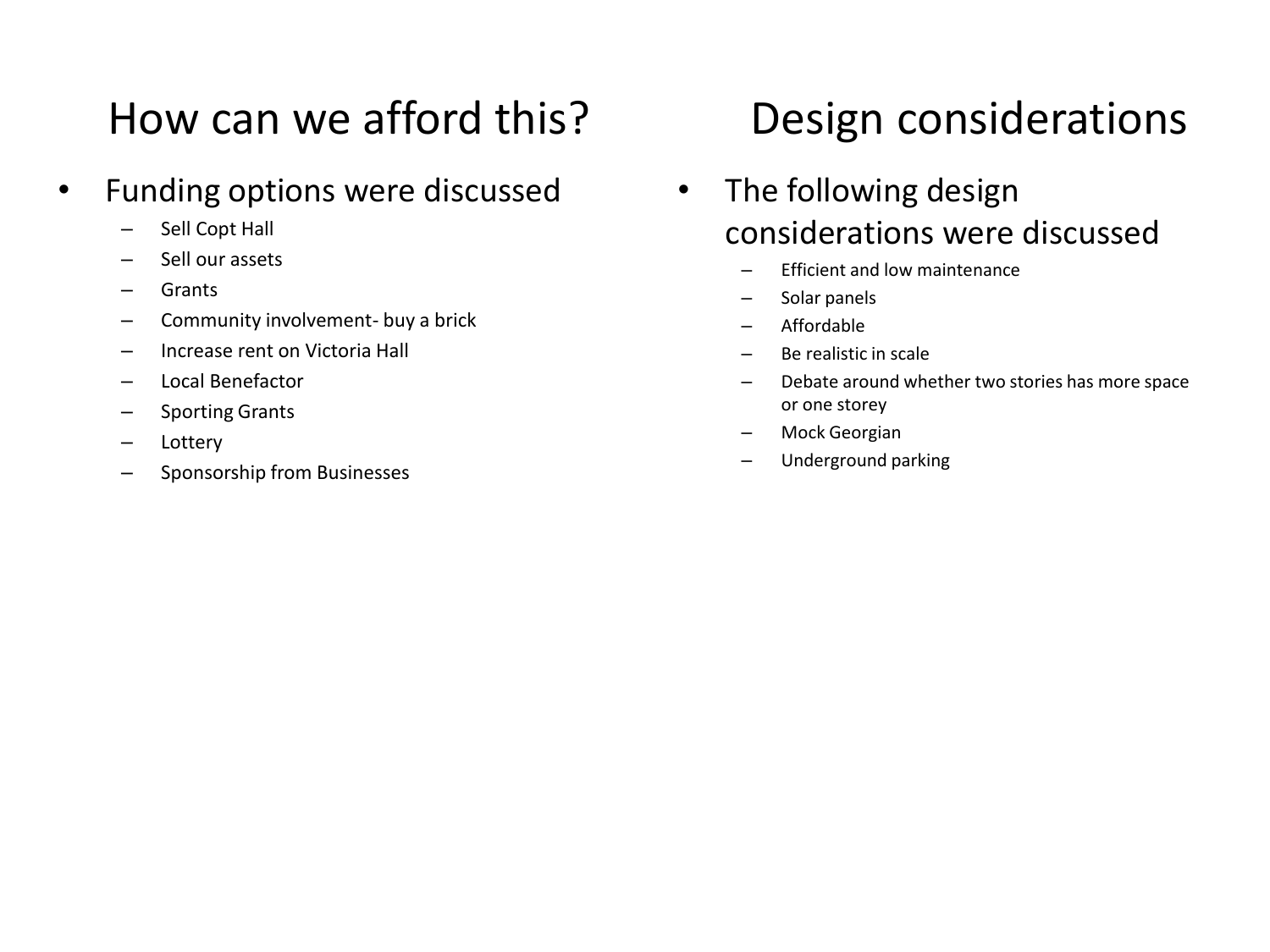### General points

- Do not duplicate facilities already available in Hawkhurst
- Should the rents only cover running costs not capital costs?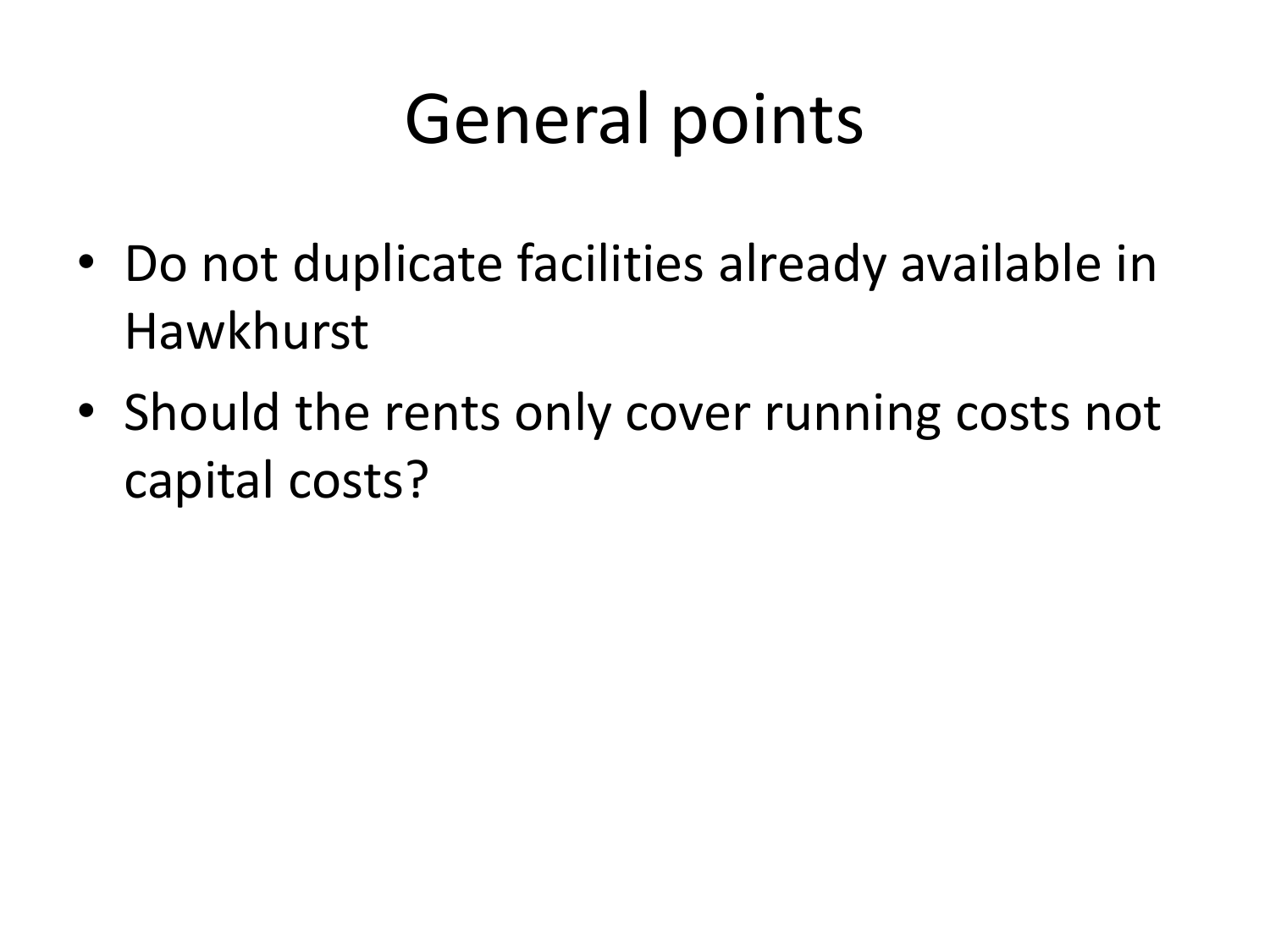Should we split locations between those activities which need changing rooms and sports fields and those that don't

#### • Pros

- Less cars in one place
- Sport and community needs are different animals
- Can do sports funding alone
- No problem with weddings and football
- Smaller central location needed
- Ability to deliver different catering needs
- Cons
	- No shared parking
	- Are two more expensive? Capital and running costs
	- Running two projects is more work
	- Space in the village is at a premium